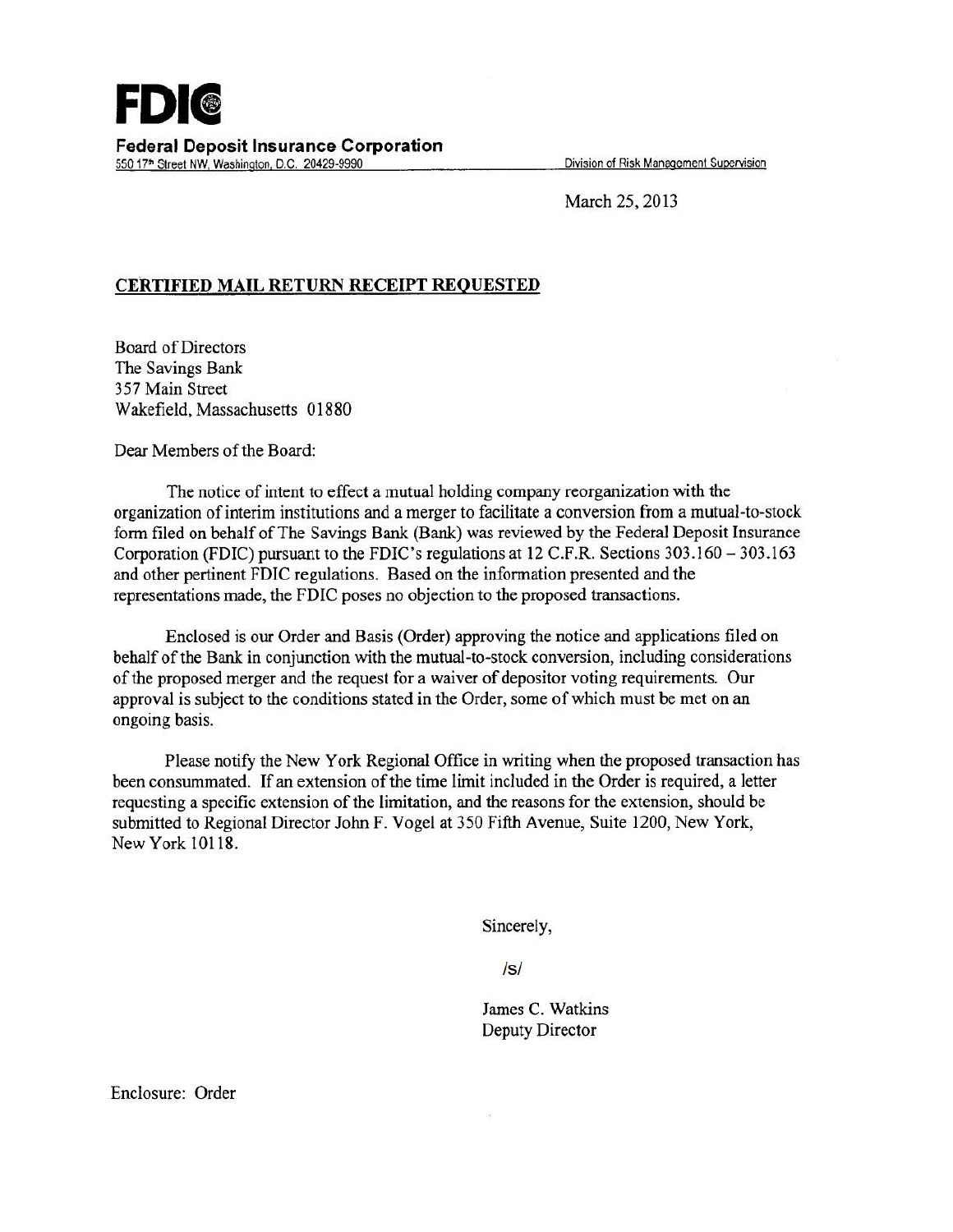Board of Directors The Savings Bank Page 2

cc: Kent M. Krudys, Esq. Luse Gorman Pomerenk & Schick, P.C. 5335 Wisconsin Avenue, N.W., Suite 400 Washington, D.C. 20015-2035

> Alexis Leahy Chief Director of Bank Supervision Massachusetts Division of Banks 1000 Washington Street Boston, Massachusetts 02118-6400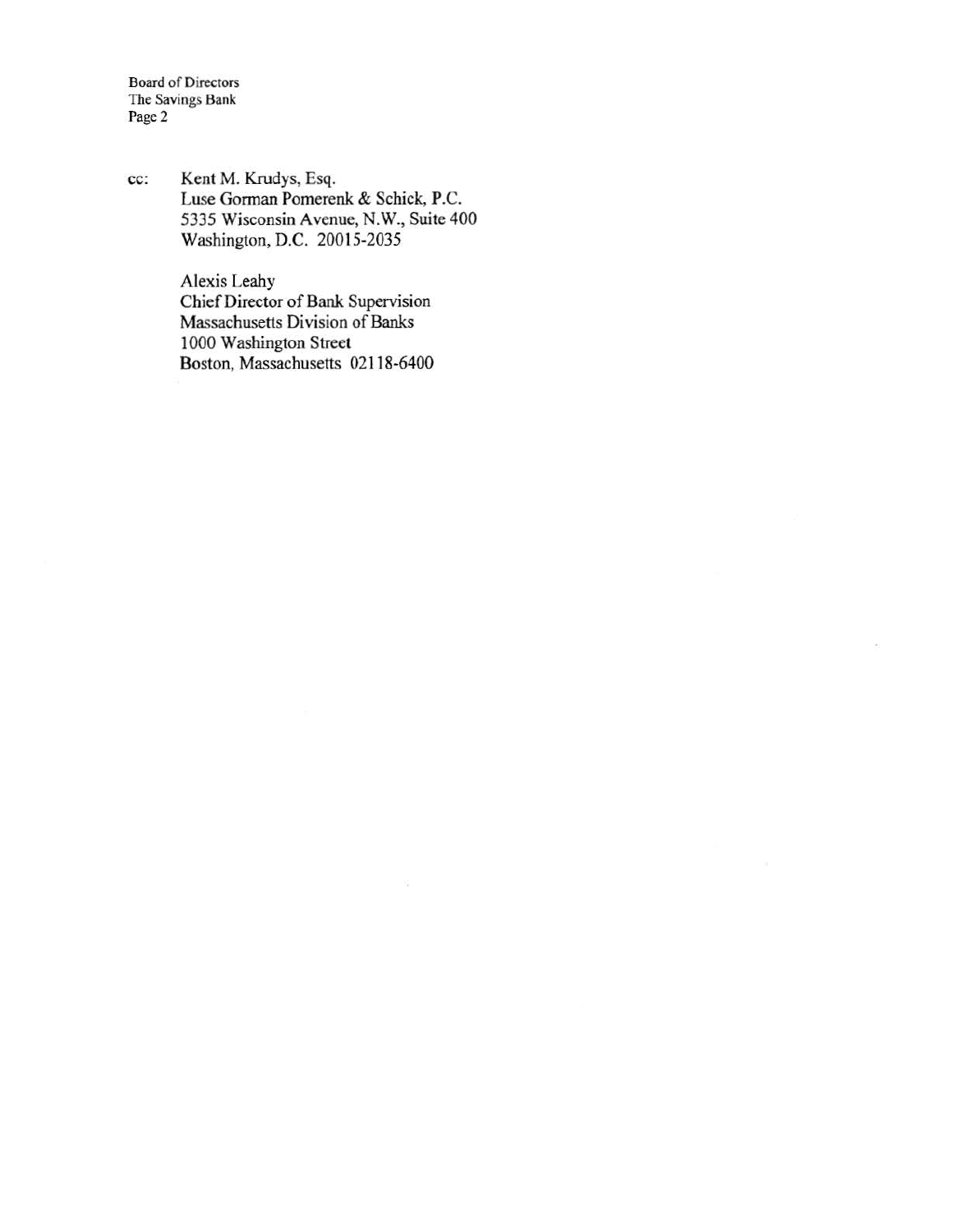## FEDERAL DEPOSIT INSURANCE CORPORATION

The Savings Bank Wakefield, Massachusetts

Applications for Consent to Merge and Federal Deposit Insurance

## ORDER AND BASIS FOR CORPORATION APPROVAL

Pursuant to Section *5* and Section 18(c) of the Federal Deposit Insurance (FDI) Act, The Savings Bank, Wakefield, Massachusetts (Mutual Bank), currently a state-chartered, mutually-owned Deposit Insurance Fund (DIF) member with total resources of \$457,183,000 and total deposits of \$395,369,000 as of December 31,2012, has filed an application for consent to merge with The Savings Interim Stock Bank, Wakefield, Massachusetts, a proposed Massachusetts-chartered, interim stock savings bank. Further, applications have been filed for Federal deposit insurance for The Savings Interim Stock Bank and The De Novo Savings Bank (a *de novo* mutual savings bank to be subsequently organized into a mutual holding company). In addition, applications have been filed with the Federal Reserve Bank of Boston for the establishment of Wakefield Bancorp, Inc., (a *de novo* mid-tier Maryland stock holding company) and Wakefield Bancorp, MHC (a *de novo* Massachusetts-chartered mutual holding company).

The purpose of the application is to obtain the FDIC's approval necessary to effect the Bank's plan of reorganization that, solely to facilitate such undertaking, provides for:

- The Mutual Bank will organize a new de novo mutual savings bank under Massachusetts law to be known as The De Novo Savings Bank.
- The De Novo Savings Bank will reorganize into a mutual holding company to be known as Wakefield Bancorp, MHC.
- Wakefield Bancorp, MHC will establish a Maryland stock corporation to be known as Wakefield Bancorp, Inc.
- Wakefield Bancorp, MHC will establish a wholly-owned subsidiary known as The Savings Interim Stock Bank.
- The Mutual Bank will immediately merge with and into The Savings Interim Stock Bank under the name The Savings Bank, but with the charter of The Savings Interim Stock Bank surviving.
- Wakefield Bancorp, MHC will contribute 100 percent of the shares of the resultant bank, The Savings Bank, to Wakefield Bancorp, Inc.

Upon consummation of the reorganization, the deposits of the The Savings Bank, will be insured under the DIF. On the effective date of the reorganization, The Savings Bank will be a stock bank that is wholly-owned by Wakefield Bancorp, Inc., Baltimore, Maryland, which will be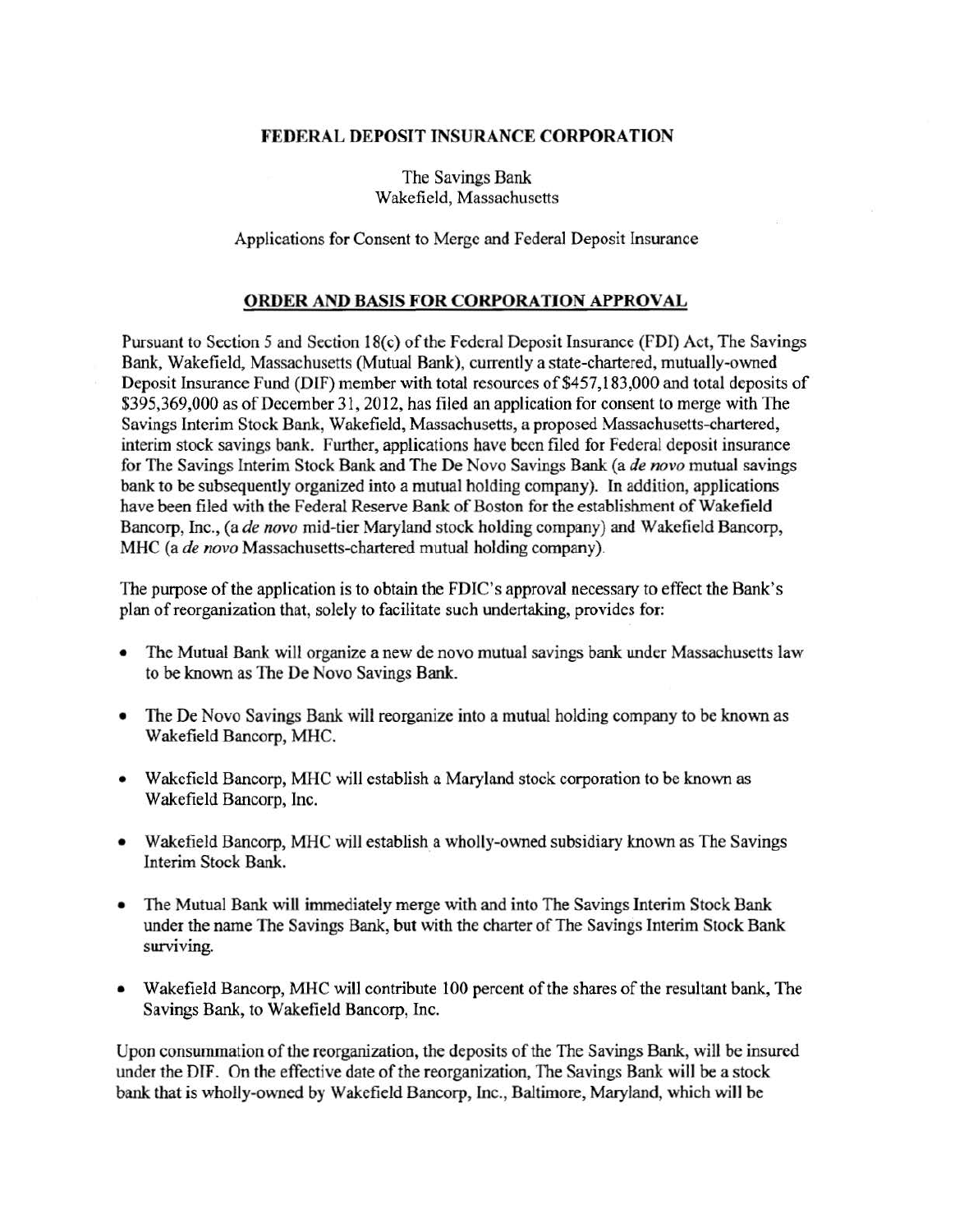wholly owned by Wakefield Bancorp, MHC, Wakefield, Massachusetts, which will retain all the mutual interests of the former Mutual Bank.

On March 4, 2013, the Federal Reserve Bank of Boston approved applications to allow the establishment of Wakefield Bancorp, Inc., to become a mid-tier stock holding company and of Wakefield Bancorp, MHC to become a mutual bank holding company. Further, the Massachusetts Department of Banking and Securities granted The Savings Bank the conditional authority to conduct banking business as a stock bank on March 12,2013.

Following consummation of the merger, The Savings Bank will operate the same banking business, with the same management, at the same locations now being served by the Mutual Bank. The proposed transaction will not alter the competitive structure of banking in the market served by the Mutual Bank. The Savings Bank's main office will continue to be located at 357 Main Street, Wakefield, Massachusetts.

Notice of the proposed transaction, in a form approved by the FDIC, has been published pursuant to the FDI Act. A review of available information, including the Community Reinvestment Act (CRA) Statement of the proponent, disclosed no inconsistencies with the purposes of the CRA. The Savings Bank is expected to meet the credit needs of its community, consistent with the safe and sound operation of the institution.

In connection with the merger application, the FDIC has taken into consideration the financial and managerial resources and future prospects of the proponent banks and The Savings Bank, the convenience and needs of the community to be served, and the effect of the proposed transaction on competition. The FDIC has also taken into consideration the effectiveness of the insured depository institutions involved in the proposed merger transaction in combating moneylaundering activities, and the risk posed by the transaction to the stability of the U.S. banking or financial system.

In connection with the applications for deposit insurance, the FDIC has taken into consideration the financial history and condition, adequacy of the capital structure, earnings prospects, general character and fitness of management, risk to the insurance fund, convenience and needs of the community, and consistency of corporate powers.

Having found favorably on all statutory factors, it is the FDIC's judgment that the applications for Consent to Merge and Federal Deposit Insurance are hereby approved, subject to the following conditions, some of which are continuing in nature:

- 1. That, except for the proposed transfer of stock to Wakefield Bancorp, MHC and the contribution of that stock by Wakefield Bancorp, MHC to Wakefield Bancorp, Inc., no shares of the stock of The Savings Bank shall be sold, transferred or otherwise disposed of, to any person (including any Employee Stock Ownership Plan) unless prior notice is provided to, and non-objection is received from, the FDIC;
- 2. That, prior to a sale, transfer or other disposition of any shares of Wakefield Bancorp, Inc., by Wakefield Bancorp, MHC, to any person (including any Employee Stock Ownership Plan) or a conversion of Wakefield Bancorp, MHC to stock form, The Savings Bank will provide written notification to the FDIC and provide the FDIC with